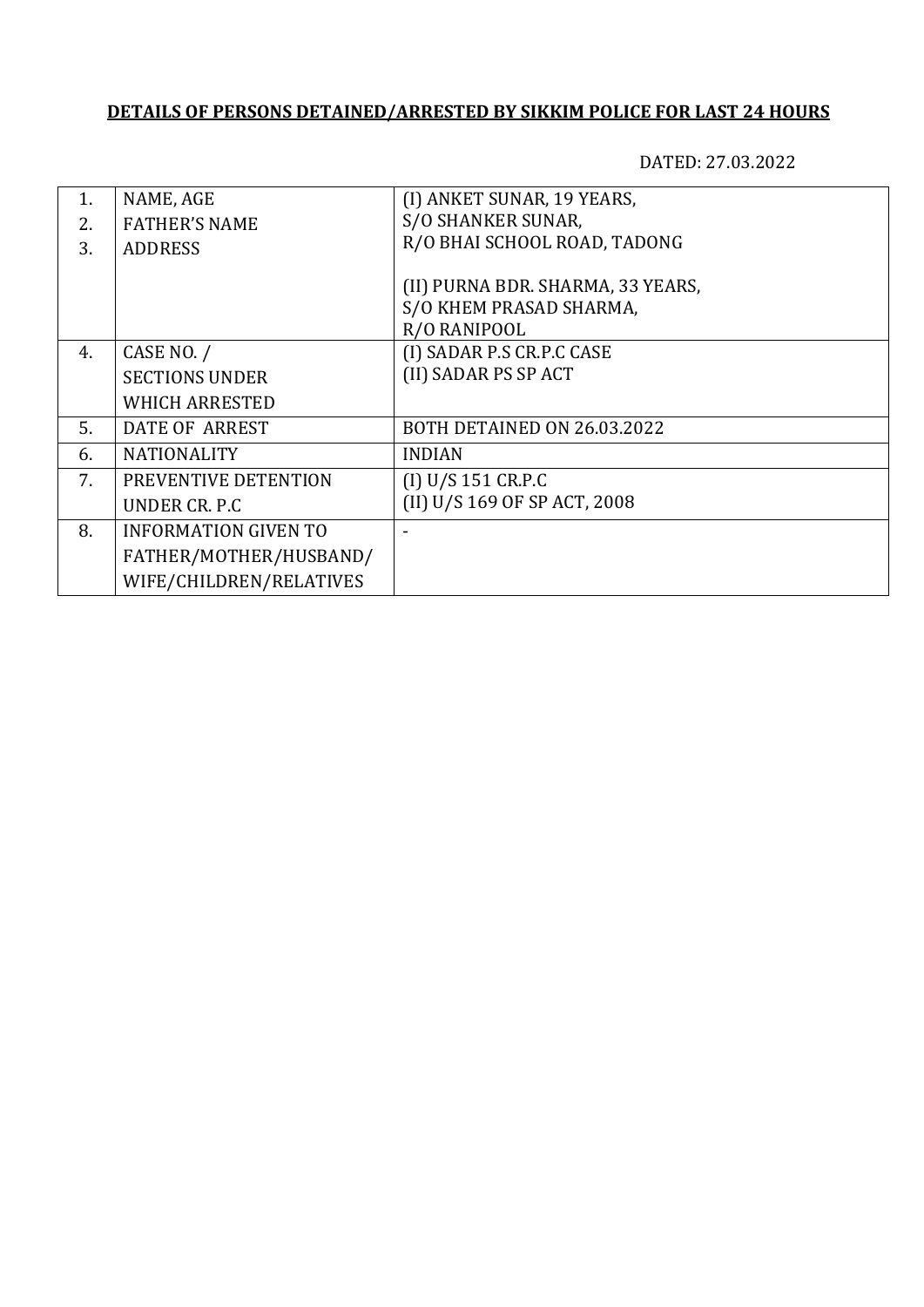## **DETAILS OF PERSONS DETAINED/ARRESTED BY SIKKIM POLICE FOR LAST 24 HOURS**

DATED: 27.03.2022

| 1. | NAME, AGE                   | (I) ISHWAR LAMA, 40 YEARS,        |
|----|-----------------------------|-----------------------------------|
| 2. | <b>FATHER'S NAME</b>        | S/O H.B LAMA,                     |
| 3. | <b>ADDRESS</b>              | R/O MANPUR, NAMCHI,               |
|    |                             | (II) BISHAL BISWAKARMA, 27 YEARS, |
|    |                             | S/O DEW KR. BISWAKARMA,           |
|    |                             | R/O DUGA, DIST. PAKYONG,          |
|    |                             | (III) GOKUL SUBBA, 32 YEARS,      |
|    |                             | S/O SINGH BIR SUBBA,              |
|    |                             | R/O JITLANG, DIST. PAKYONG,       |
|    |                             | (IV) KAZI BHUJEL, 32 YEARS,       |
|    |                             | S/O JAGAT BHUJEL,                 |
|    |                             | R/O JITLANG, DIST. PAKYONG,       |
|    |                             | (V) SUMIT LEPCHA, 37 YEARS,       |
|    |                             | S/O LT. RAM KR. LEPCHA,           |
|    |                             | R/O DUGA, DIST. PAKYONG,          |
|    |                             | (VI) MANGAL SINGH RAI, 30 YEARS,  |
|    |                             | S/O JASH BDR. RAI,                |
|    |                             | R/O JITLANG, DIST. PAKYONG,       |
|    |                             | (VII) SUDAN TAMANG, 21 YEARS,     |
|    |                             | S/O AMAR TAMANG,                  |
|    |                             | R/O MANGAN                        |
| 4. | CASE NO. /                  | RANGPO PS CR.P.C CASE             |
|    | <b>SECTIONS UNDER</b>       |                                   |
|    | <b>WHICH ARRESTED</b>       |                                   |
| 5. | <b>DATE OF ARREST</b>       | ALL DETAINED ON 26.03.2022        |
| 6. | <b>NATIONALITY</b>          | <b>INDIAN</b>                     |
| 7. | PREVENTIVE DETENTION        | U/S 41 CR.P.C.                    |
|    | <b>UNDER CR. P.C</b>        |                                   |
| 8. | <b>INFORMATION GIVEN TO</b> | $\overline{a}$                    |
|    | FATHER/MOTHER/HUSBAND/      |                                   |
|    | WIFE/CHILDREN/RELATIVES     |                                   |
|    |                             |                                   |